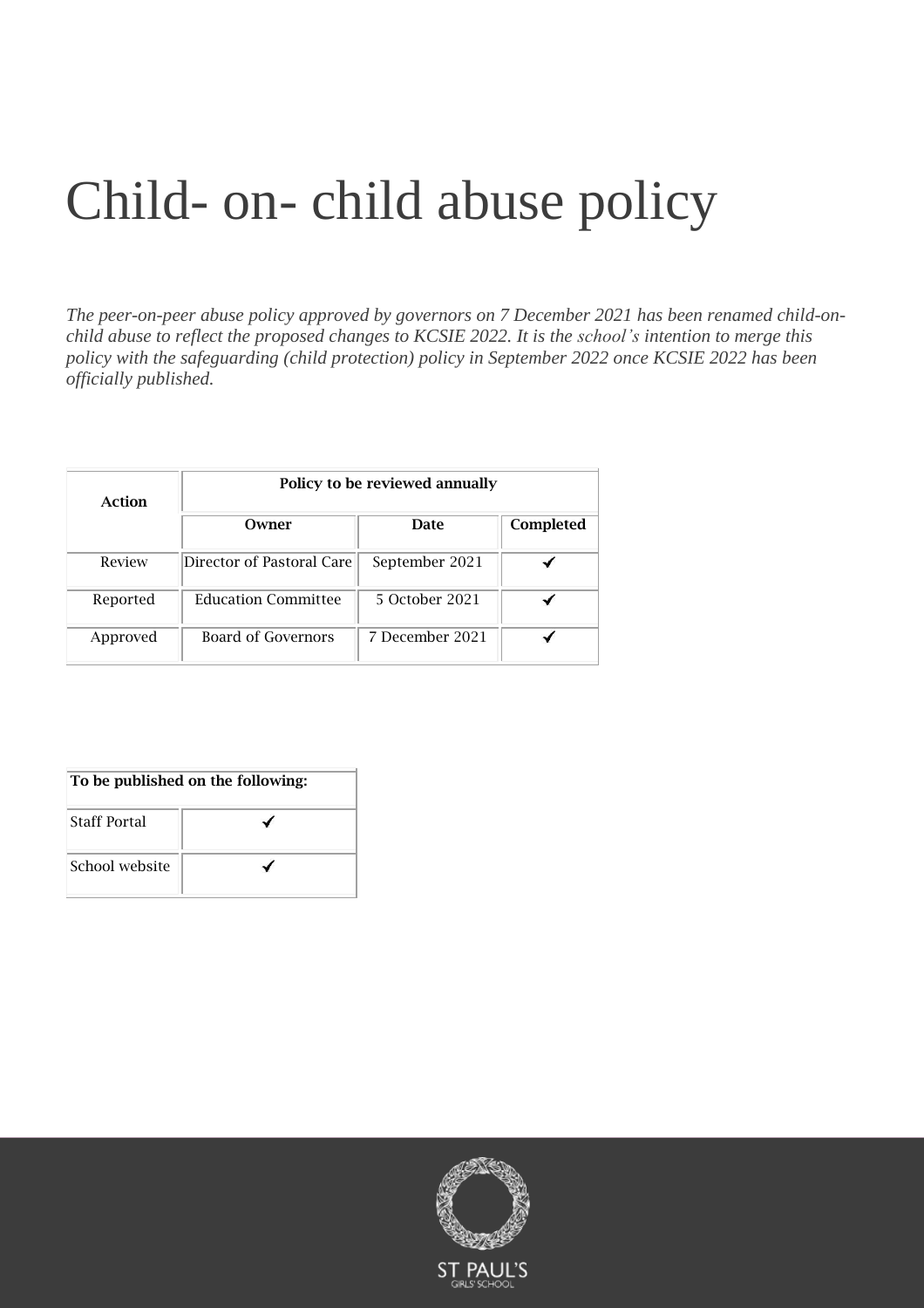## ST PAUL'S GIRLS' SCHOOL CHILD-ON-CHILD ABUSE POLICY

## 1. INTRODUCTION

- 1.1 The Governors, all staff, volunteers and the whole community of St Paul's Girls' School is committed to the early identification, intervention against, and prevention of, all forms of child-onchild abuse, both in and out of school. We commit to the following values and strategies:
	- a. In order to protect and safeguard children, the school should be aware of the complexities of the risks which students may face and create and enforce a clear and comprehensive strategy which is suited to all their safeguarding needs.
	- b. That it is the responsibility of the school to enforce its whole-school approach in response to child-on-child abuse.
	- c. That this policy is created to PREVENT child-on-child abuse and that it is not acceptable merely to adopt a reactive approach to child-on-child abuse as a response to an alleged serious incident.
	- d. We recognise national and heightened concerns about these issues particularly in light of the Everyone's Invited platform (2021) – and the even greater need to ensure that the school's students are safe at all times and that this policy is central to this approach.
	- e. We encourage parents to participate in our procedures so that if a student is made to feel unsafe by the behaviour of one of their peers, they should inform the school immediately so that immediate and proportionate action can be taken.
- 1.2 This policy is the over-arching policy for any issue that could constitute child-on-child abuse. It should be read alongside the following policies:
	- Safeguarding (Child Protection),
	- School Acceptable Use policy and staff supplement,
	- Mental Health and Wellbeing,
	- Behaviour,
	- Anti-Bullying Policy.
	- Taking, Sharing and Using Images of Young Children
	- Student searches and confiscation of students' belonging policy.
- 1.3 The policy does not use the terms "perpetrator" and "abuser". This is because the school actively adopts a safeguarding approach to all those involved in allegations of, or concerns about, child-on-child abuse. Research shows that some young people who engage in such abuse have sometimes been victims of it themselves, and that they are therefore vulnerable, and that context is vital in assessing such harmful behaviour, and in deciding any sanctions which may apply.
- 1.4 This policy refers to "students" or "young people" who are both defined as being under 18 years old, but this policy also reflects the school's commitment to a wider approach to safeguarding. We recognise that there may be additional considerations in relation to students who are over 18, or under 10, in terms of how local agencies or partners respond. In addition, the school's approach to student-produced sexual imagery will differ, depending on the age of the students involved. (See the Taking, Sharing and Using Images of Young Children Policy.)
- 1.5 This policy will be reviewed annually (and at any other time during the course of the year as necessary) to ensure that it consistently addresses the risks to which students are being, or may be, exposed. Staff and students will be involved in the review of the policy in order to inform the assessment of the impact and effectiveness of the policy during the previous year.
- 1.6.1 This policy also refers to Part 3, Paragraph 7 (safeguarding) of the Independent Schools Standard Regulations (I.S.S.R.).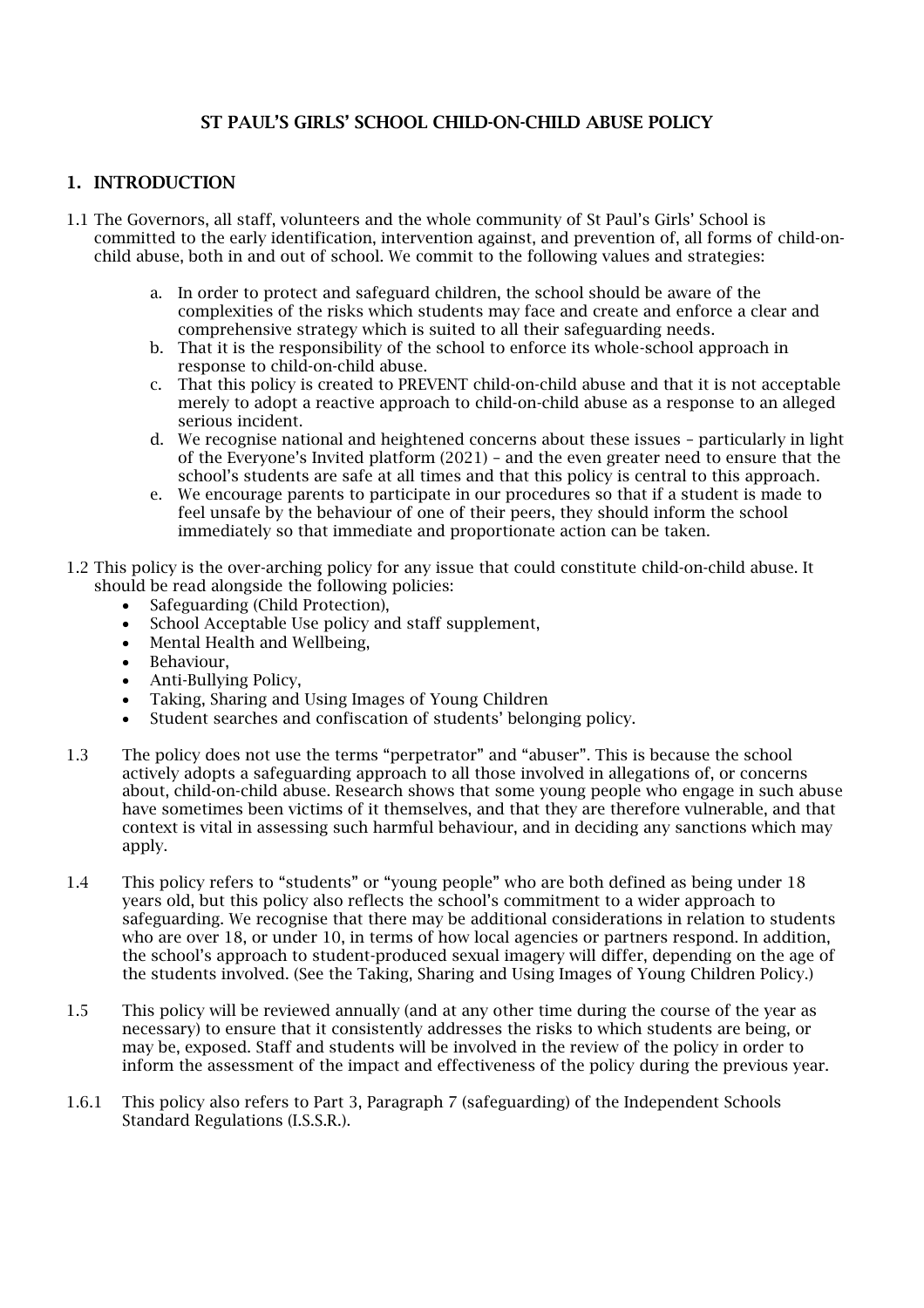In addition, this policy builds on *Sexual violence and sexual harassment between children in schools and colleges* (September 2021), *Keeping Children Safe in Education* (September 2021), *Sexting in schools and colleges: responding to incidents and safeguarding children* (UKCCIS), the NSPCC's and Research in Practice's *Harmful Sexual Behaviour Framework* and Hackney Safeguarding Children's Board *Safeguarding in the Context of Access to Technology and Use of Social Media* (2017). Farrer and Co. Peer-on-Peer Abuse Toolkit, 2021. Hammersmith and Fulham Safeguarding Policy and Procedures, March 2019.

## 2. WHAT IS CHILD-ON-CHILD ABUSE?

## Contextual circles of adolescent vulnerability



- 2.1 Child-on-child abuse is defined as "any form of physical, sexual and emotional and financial abuse, and coercive control, exercised between children and within children's relationships, both intimate and non-intimate" (*Abuse between young people: a contextual account* (Routledge 2017).
- 2.2 All staff should be aware that child-on-child abuse takes many forms. This is most likely to include, but is not limited to:
	- a. Bullying (including cyberbullying).
	- b. Physical abuse.
	- c. Sexual abuse: see Appendix 1.
	- d. Sexual violence and sexual harassment, such as sexual comments, remarks, jokes and online sexual harassment.
	- e. Upskirting, which typically involves taking a picture under a person's clothing without them knowing to obtain sexual gratification, or cause the victim humiliation, distress or alarm.
	- f. Sexting.
	- g. Initiation / hazing type violence and rituals.
	- h. Gender-based violence.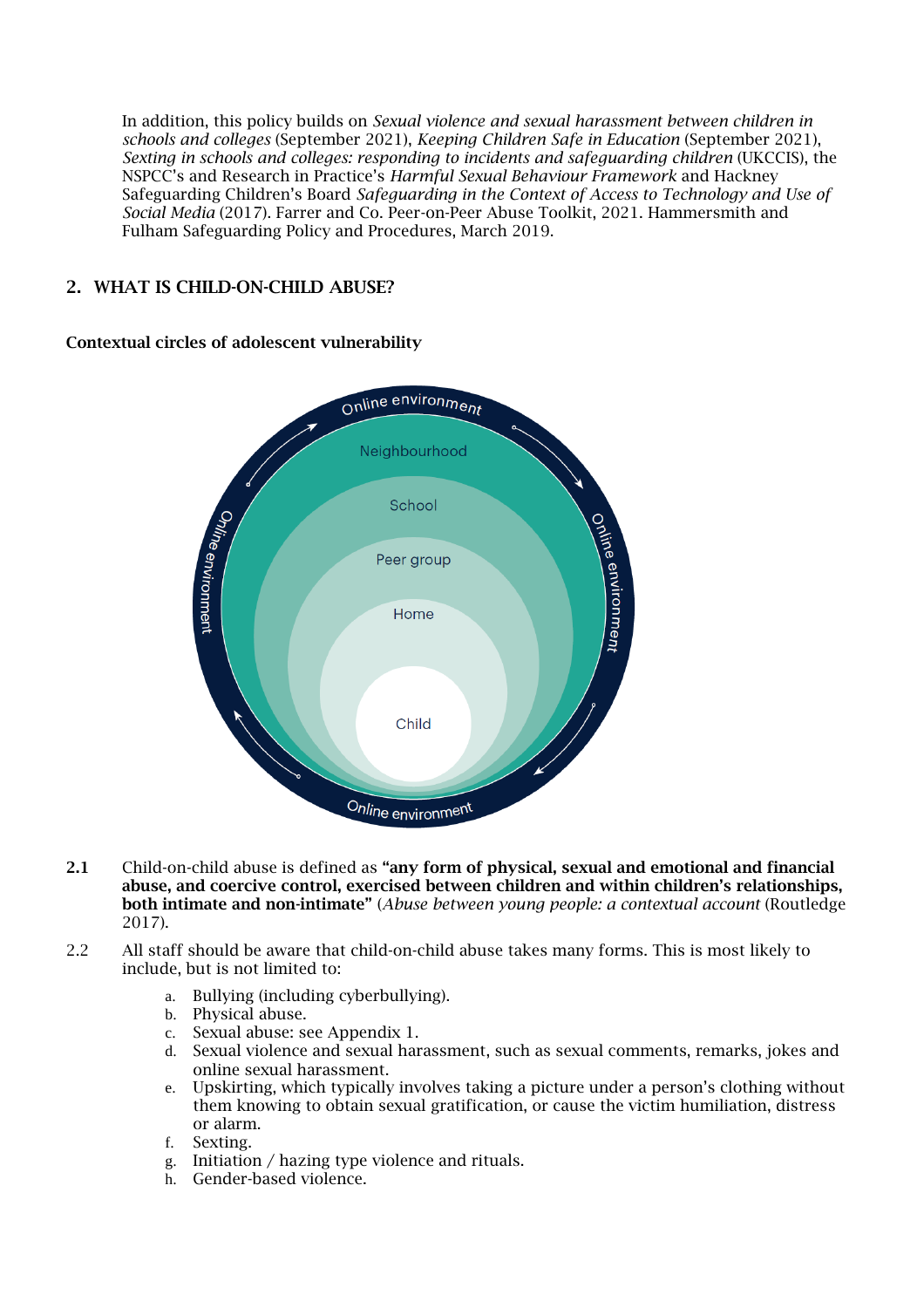- i. Relationship abuse (including domestic violence) where abuse takes place within existing intimate relationship(s).
- j. Non-consensual sharing of nude and semi-nude images and videos.
- 2.3 All child-on-child abuse is unacceptable and will be taken seriously. Staff must be aware that young people may be abused out of school but should not minimise the potential risks of student-on-student abuse within school too.
- 2.4 We recognise that child-on-child abuse must be addressed in the terms of the context in which it occurs. Contextual safeguarding recognises an approach which understands the harm and abuse to which young people can be exposed beyond their families.
- 2.5 As the school operates a contextual approach to safeguarding, it recognises the need to work alongside a Local Safeguarding Partnership, rather than just referring young people to it.
	- a. This means that will be aware of, and will seek to understand, the effect that wider social contexts will be having on young people.
	- b. That we are also committed to creating a safe culture within school by implementing all the policies and procedures that address child-on-child abuse.
	- c. That we are committed to creating healthy relationships and attitudes to gender/sexuality and all forms of difference.
	- d. That we will provide training for staff and students on potential bias and stereotyping and commit to an inclusive approach for all members of our community.
	- e. That we will commit to identifying potential geographical "hotspots" on the school site which could be risky for students, thus improving the pre-existing school environment for students.
	- f. These "hot spots" can also include certain year groups, friendship clusters etc.
	- g. We will be alert to, and monitor, changes in students' behaviour, emotional well-being and attendance.
	- h. In working with local agencies, we will contribute to the debate and implementation of child protection decisions by challenging threshold decisions which do not seem to be in the interest of the young person and will consistently refer cases using a contextual approach.

## 3. HOW WIDESPREAD IS CHILD-ON-CHILD ABUSE?

3.1 Research suggests child-on-child abuse is one of the most prevalent forms of abuse affecting young people in the UK. Firmin and Curtis (2015) suggest that more than 40% of teenage girls aged between 13 and 17 have experienced sexual coercion.

#### When does behaviour become problematic or abusive?

3.2 All behaviour takes place on a spectrum as suggested by Professor Simon Hackett. In order to respond appropriately, we need to understand where a young person's behaviour falls on this spectrum. Below is Professor Hackett's model which demonstrates the range of sexual behaviour which can be presented by young people. It is not exhaustive but offers a means by which we can understand this behaviour and react to it sensitively and proportionately.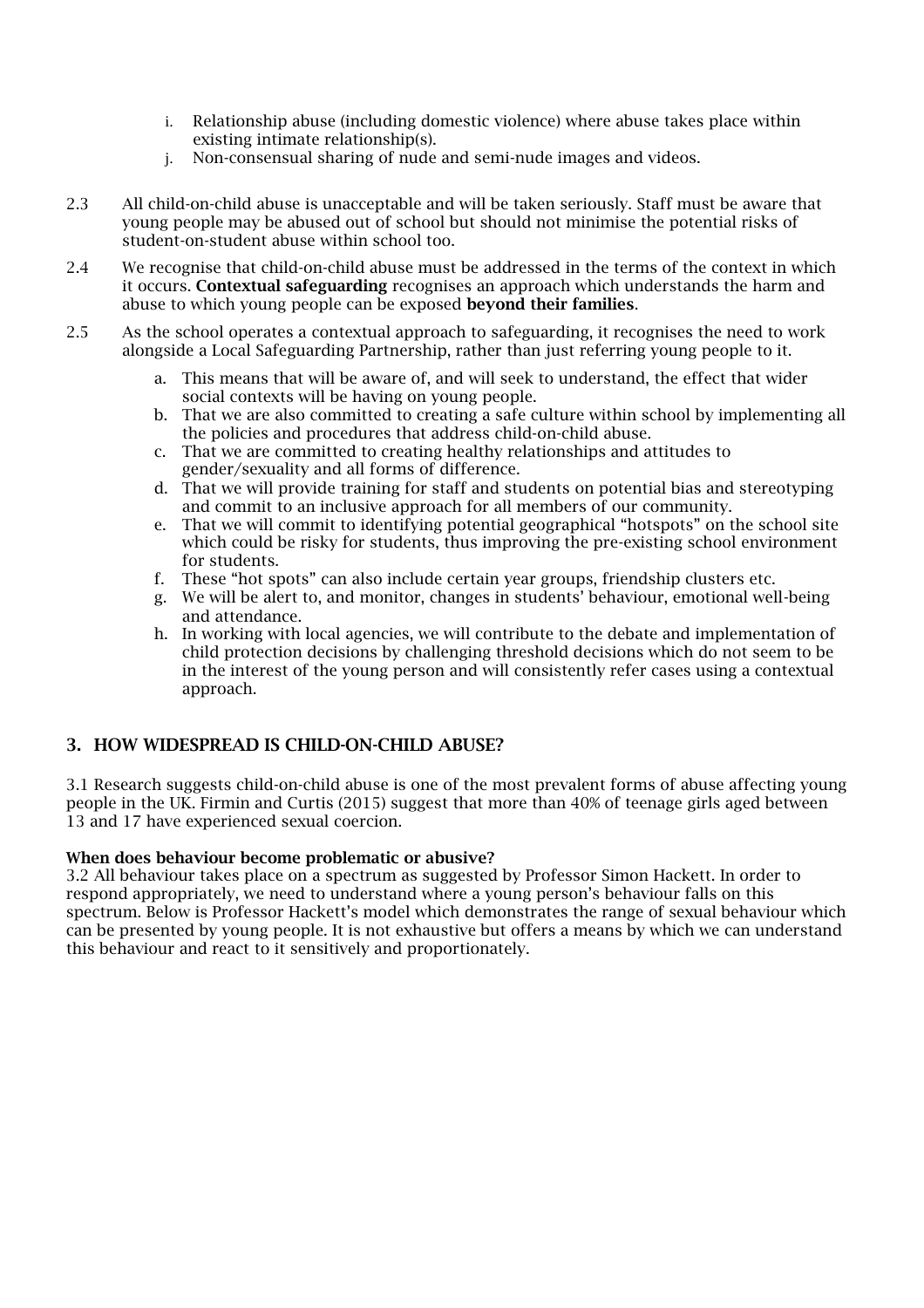## Sexual behaviours continuum model

| Normal                                                                                                                       | Inappropriate                                                                                                                                                                                                              | Problematic                                                                                                                                                                                                                                                                     | Abusive                                                                                                                                                                                                                                                         | Violent                                                                                                                                                                                                                |
|------------------------------------------------------------------------------------------------------------------------------|----------------------------------------------------------------------------------------------------------------------------------------------------------------------------------------------------------------------------|---------------------------------------------------------------------------------------------------------------------------------------------------------------------------------------------------------------------------------------------------------------------------------|-----------------------------------------------------------------------------------------------------------------------------------------------------------------------------------------------------------------------------------------------------------------|------------------------------------------------------------------------------------------------------------------------------------------------------------------------------------------------------------------------|
| • Developmentally<br>expected<br>• Socially acceptable<br>• Consensual, mutual,<br>reciprocal<br>• Shared decision<br>making | • Single instances<br>of inappropriate<br>sexual behaviour<br>• Socially acceptable<br>behaviour within<br>peer group<br>• Context for<br>behaviour may be<br>inappropriate<br>• Generally<br>consensual and<br>reciprocal | • Problematic<br>and concerning<br>behaviour<br>• Developmentally<br>unusual and socially<br>unexpected<br>• No overt elements of<br>victimisation<br>• Consent issues may<br>be unclear<br>• May lack reciprocity<br>or equal power<br>• May include levels of<br>compulsivity | • Victimising intent<br>or outcome<br>· Includes misuse<br>of power<br>• Coercion and<br>force to ensure<br>compliance<br>• Intrusive<br>• Informed consent<br>lacking or not able<br>to be freely given<br>• May include<br>elements of<br>expressive violence | • Physically violent<br>sexual abuse<br>• Highly intrusive<br>• Instrumental<br>violence which is<br>psychologically<br>and/or sexually<br>arousing to the child<br>responsible for the<br>behaviour<br>$\cdot$ Sadism |

## 4. ARE SOME STUDENTS MORE VULNERABLE THAN OTHERS TO CHILD-ON-CHILD ABUSE?

4.1 The influence of peers is possibly the most significant factor in a young person's social development and, as such, anyone can be subject to child-on-child abuse. However, there are certain groups who may be more at risk than others. For example, those with protected characteristics such as:

- Those who are socially isolated from their peer-group
- Those who are questioning their sexuality and identity
- Those with SEND needs: and a school must be careful not merely to assume that indicators of possible abuse relate only to their specific learning needs and are not investigated beyond this assumption
- Those with different ethnicity, race or religious beliefs.

4.2 Research also suggests that child-on-child abuse can affect boys and girls differently and so the school must explore gender dynamics within its individual context and recognise, and address, those factors within both a single-sex environment, but also if factors outside school are involved.

### 5. HOW CAN WE CREATE A WHOLE SCHOOL APPROACH TO PREVENTING CHILD-ON-CHILD ABUSE?

5.1 The school is actively committed to education for its entire community – staff, students, parents, governors and volunteers – in raising awareness of, identifying, and preventing, child-on-child abuse.

This strategy will include:

- an understanding of contextual safeguarding
- the identification of specific behaviour, including on-line activities, by encouraging young people to use social media responsibly and training them to identify and manage digitally abusive behaviour
- ensuring that even low-level concerns are followed up and never dismissing any form of concern as mere "banter" or "teasing"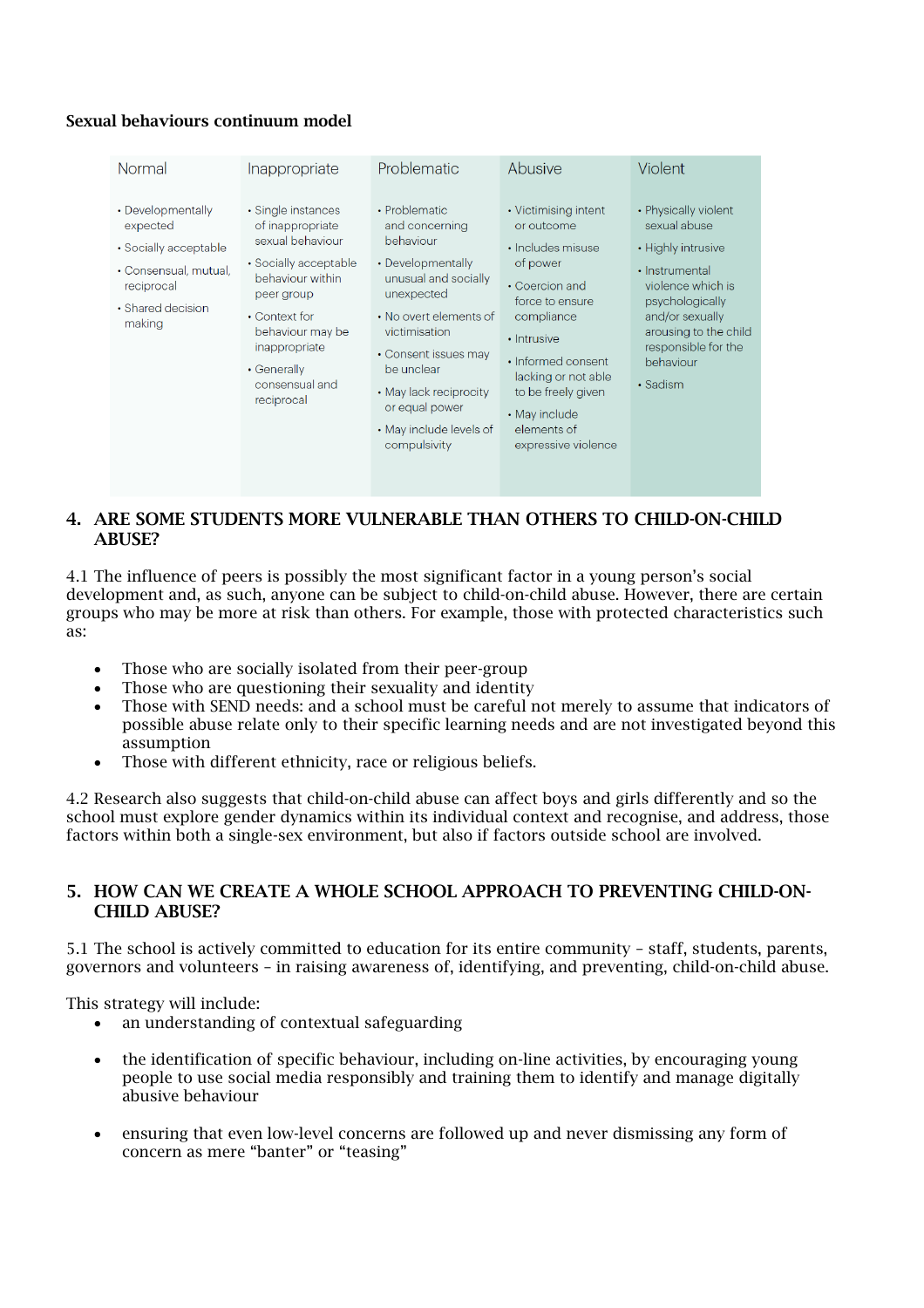• via the education of young people about the widespread nature of child-on-child abuse. This should include PSHE lessons about consent etc but also in the wider school curriculum where equality and respect should be promoted at all times.

5.2 Students should be regularly informed about the harmful effects of this abuse and the vulnerabilities of those who experience it, alongside possible reasons for such behaviour.

5.3 They should be clear about what actions to take if they witness such abuse and that the school operates a zero-tolerance approach to such incidents.

5.4 Parents should also be involved via public events and face-to-face meetings to promote this policy.

5.5 They should be regularly consulted as to their view of perceived risks to students and how the school can most effectively address them.

## 6. ENFORCING POSITIVE CULTURE

6.1 The entire school community – governors, staff, volunteers, students and parents – should work together to promote a positive culture of tolerance and respect amongst all its members.

6.2 The whole school culture should be built upon a foundation of fostering healthy and respectful relationships for all.

6.3 Every member of the community has a part to play in ensuring that abusive behaviour is never acceptable and that everyone contributes to creating this safe environment.

6.4 Students should feel able to share their concerns in an open and non-judgemental environment and that staff are trained to develop these trusting relationships.

6.5 Staff should encourage positive qualities in students and encourage them to attain their goals and ambitions, realising that supervised activities offered to students might give them protection against abusive behaviour.

6.6 Staff should respond to cases of child-on-child abuse promptly and appropriately. This involves informing the school's safeguarding team so that they can spot concerning trends and patterns in behaviour and offer additional support to students. This is achieved via a weekly safeguarding meeting where attitudes that underlie such abuse are challenged, involving cases both within and without the classroom.

## 7. MULTI-AGENCY WORKING

7.1 The school actively engages with its Local Safeguarding Partnership in relation to child-on-child abuse and works closely with the London Borough of Hammersmith and Fulham Children's Services, the police and other relevant agencies in accordance with the Local Safeguarding Partnership's procedures, as well as with other schools.

7.2 These are essential relationships in preventing, early identifying, and appropriately handling, childon-child abuse. It is also important for students and staff to understand the referral pathways which are available in the area and for students to be able to access them quickly. This information is available on the student portal.

7.3 Working together with local agencies is, furthermore, crucial in supporting and helping to inform the local community about the school's response to child-on-child abuse, as well as allowing for an understanding of any underlying trends and patterns of behaviour which are emerging in this wider context.

7.4 Often, child-on-child abuse cases are complex and where the incident cannot be managed by the school itself, it is imperative that effective partnership working is involved, especially when wider safeguarding concerns exist.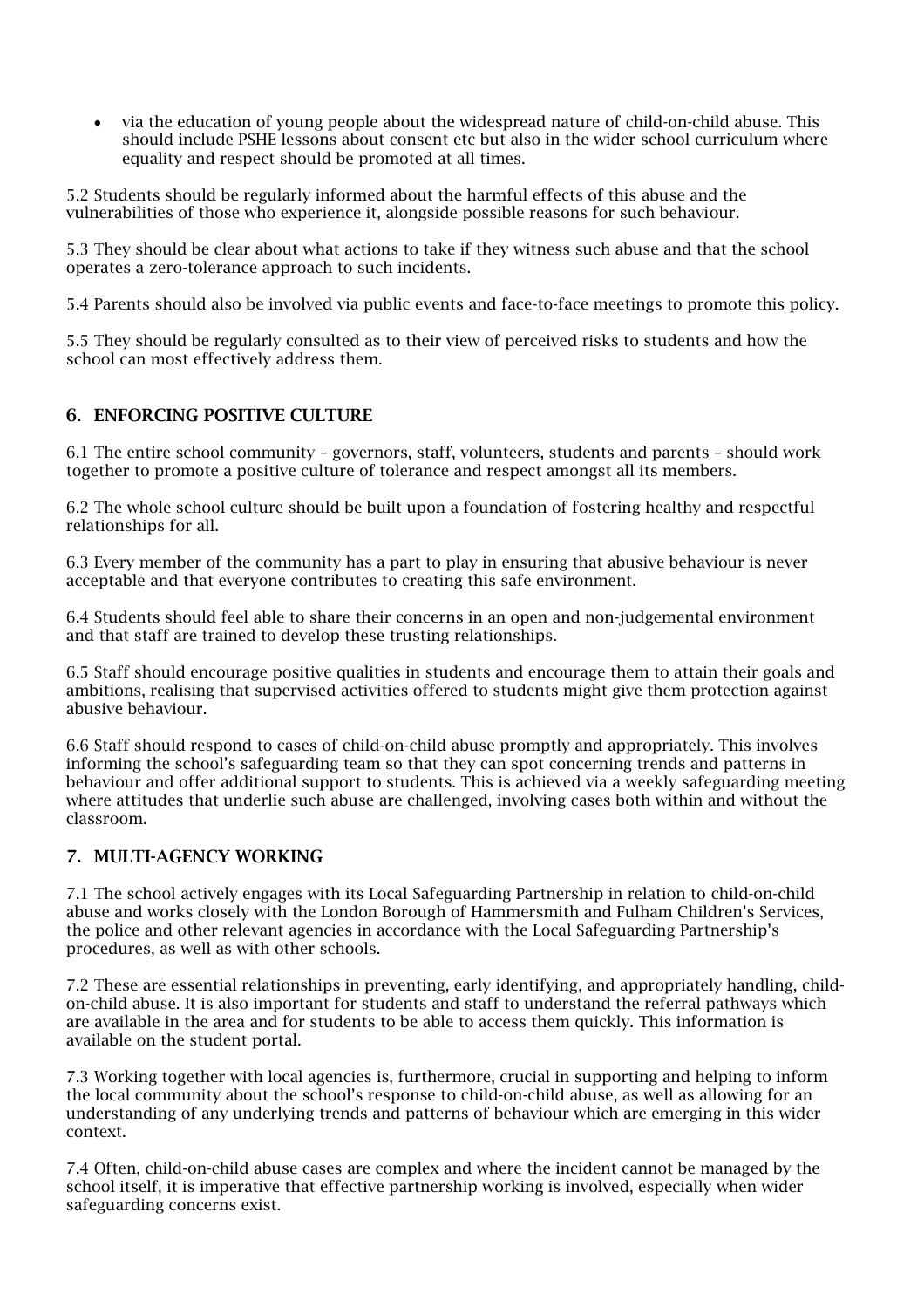## GENERAL PRINCIPLES

8.1 All concerns and allegations of child-on-child abuse must be handled promptly, sensitively, and appropriately. These responses can have a significant impact on the environment of a school.

#### 8.1 ALL RESPONSES SHOULD:

- Include a thorough investigation of the concerns and allegations in the wider context in which they occur
- Assess whether it is appropriate for the police or Children's Services to carry out this process
- Treat all young people involved as at potential risk. This should also include the young person who is allegedly responsible for the abuse as they may have unmet needs and be at risk themselves
- Ensure that a safeguarding response is in place for both the child who has allegedly been abused, and anyone who is alleged to be responsible for it and understand that sanctions may need to be applied for the latter.

### 8.2 TAKE INTO ACCOUNT THAT:

- the abuse may indicate wider safeguarding concerns for all those involved and address the impact of wider contexts, such as peer groups, family, school environment, local community, previous experiences of crime and victimisation and the young person's online presence
- in order to mitigate risk, changes may need to be made to some of the above
- the complexity of the interplay between power, choice and consent and consider that a young person cannot consent if their choices are being limited
- the DSL should discuss any referral with the young person and their parents/carers before it is made and obtain consent. This may not be possible if a referral has to be made immediately, however
- the school should manage the young person's expectations of information sharing and keep them and their parents/carers informed of developments where appropriate and safe to do so
- significantly, the wishes of the young person who has allegedly been abused must be taken into account and given as much control as is reasonably possible over decisions regarding an investigation and how they will be supported.

## 9. WHAT SHOULD BE DONE IF A CHILD IS SUSPECTED OF BEING AT RISK OF BEING ABUSED BY THEIR PEERS, OR THAT A YOUNG PERSON MAY BE AT RISK OF ABUSING, OR IS ABUSING THEIR PEERS?

9.1 All the above factors should be discussed with the DSL immediately who will adhere to the School's Safeguarding (Child Protection) Policy and then agree a course of action.

9.2 Where a young person is suffering, or is likely to suffer, a referral to Children's Services should be made (and to the police, if appropriate) immediately.

9.3 Anyone can make a referral. If it is not made by the DSL, they should be informed as soon as possible that a referral has been made - see Safeguarding (Child Protection) Policy, Section 12.

9.4 If a child speaks to a member of the staff about child-on-child abuse, the member should listen in a non-judgemental fashion and offer understanding and sensitive responses. See Safeguarding (Child Protection) Policy, Section 13.

## 10.HOW WILL THE SCHOOL RESPOND TO CONCERNS ABOUT, OR ALLEGATIONS OF, CHILD-ON-CHILD ABUSE?

10.1 The DSL will discuss with the reporting member of staff and, where necessary, take immediate steps to ensure the safety of all young people affected.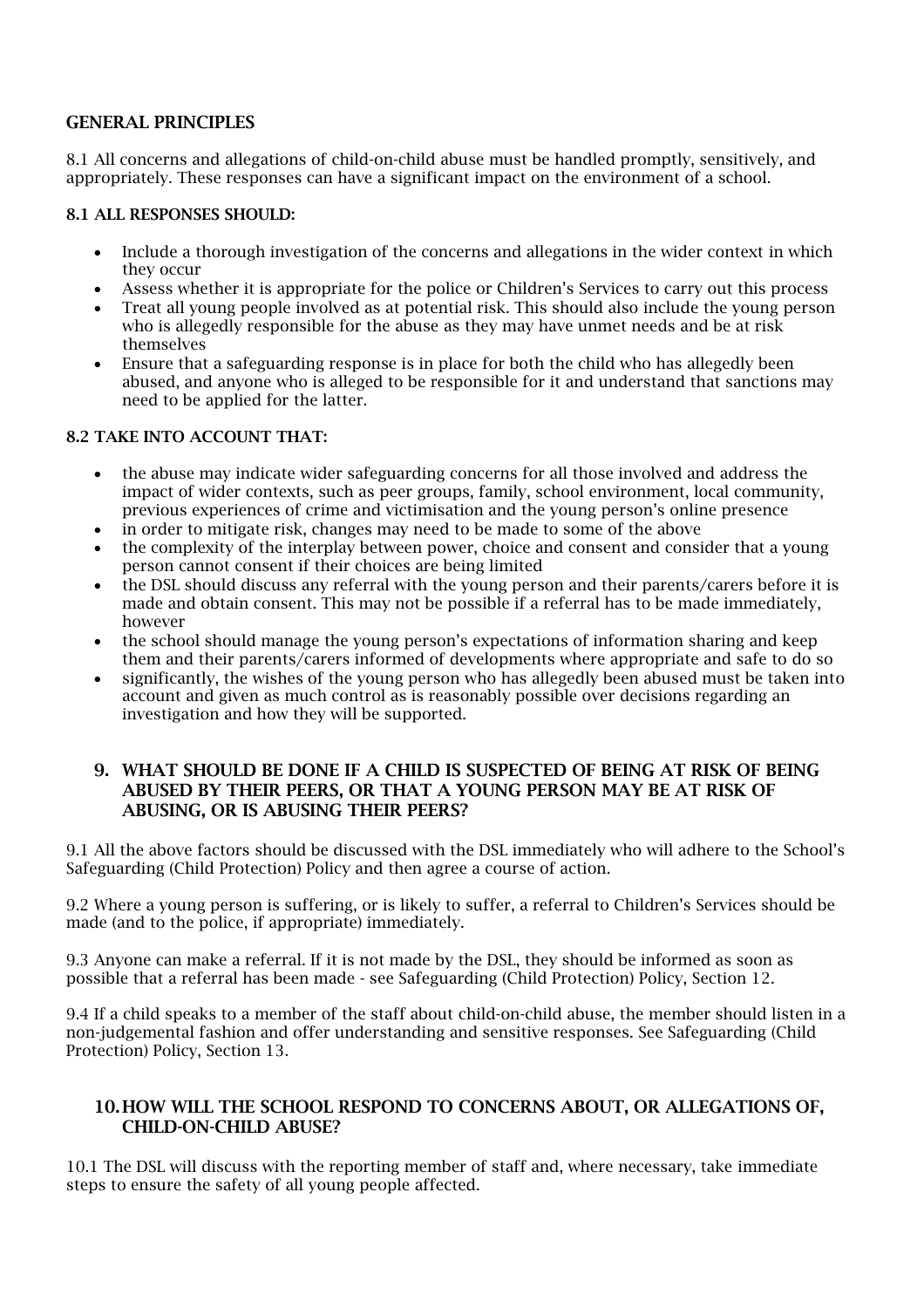10.2 Where allegations concern the sharing of images of children on-line, the DSL should consider what urgent action can be taken to those set out in this policy and in the school's Taking, Sharing and Using Images of Young People Policy. They should seek specialist help in preventing the images spreading further and remove the images from the here possible.

10.3 In such cases, the DSL should use their professional judgement to assess the nature and seriousness of the alleged behaviour and determine whether the alleged behaviour should be dealt with internally or whether external support is required (from The Internet Watch Foundation, for example).

10.4 In borderline cases, the DSL may want to consult with Children's Services and the Hammersmith and Fulham LADO and other relevant agencies in accordance with the Local Safeguarding Partnership's procedures on a no-names basis, to plan the appropriate response.

10.5 Where the DSL believes, or suspects, that a young person is being subjected to abusive or violent behaviour, they should contact Children's Services and/or the police immediately, and certainly within 24 hours of the DSL being made aware of the alleged behaviour.

10.6 The DSL will discuss the allegations with the external agency and then agree a plan which may include:

- management of the case internally but with help from external agencies, where appropriate
- the school contributing to an inter-agency early help assessment to enable the young person's and those of their families, needs to be targeted
- refer the young person(s) to Children's Services for a Section 17 (Child in Need) or a Section 47 (Child Protection) statutory assessment as appropriate
- report alleged criminal behaviour to the police. (There may be some circumstances where it is not appropriate to report such behaviour, however, and all cases will be treated on an individual basis, and in conjunction with their wider context.)

## 11.SAFETY PLANS

11.1 The school will always carry out a safety plan with regard to:

- any young person who is considered to have behaved abusively or violently
- any child who has allegedly been abused directly or affected by the alleged abusive or violent behaviour by a peer
- any young person who is deemed at risk from another young person in the judgement of the DSL.

11.2 If a child is considered to have behaved inappropriately, but not in a violent or abusive fashion, the DSL would apply their professional judgement in the context of the young person's individual needs and context, to ascertain whether it would be appropriate to contact Children's Services and carry out a Safety Plan.

11.3 If there is any concern that a young person may be being abused by another young person, a consultation with Children's Services should be carried out.

11.4 Where other young people have witnessed alleged abuse or violent behaviour, the DSL should assess the risk to them and consider whether a safety plan would be appropriate for their needs.

## 12.SHARING OF INFORMATION, DATA PROTECTION AND RECORD KEEPING

12.1 When responding to allegations of abuse, or concerns about abuse, the school will:

• always consult external agencies in order to best decide how to share information about the concerns or allegations affecting students, their parents, staff and other individuals involved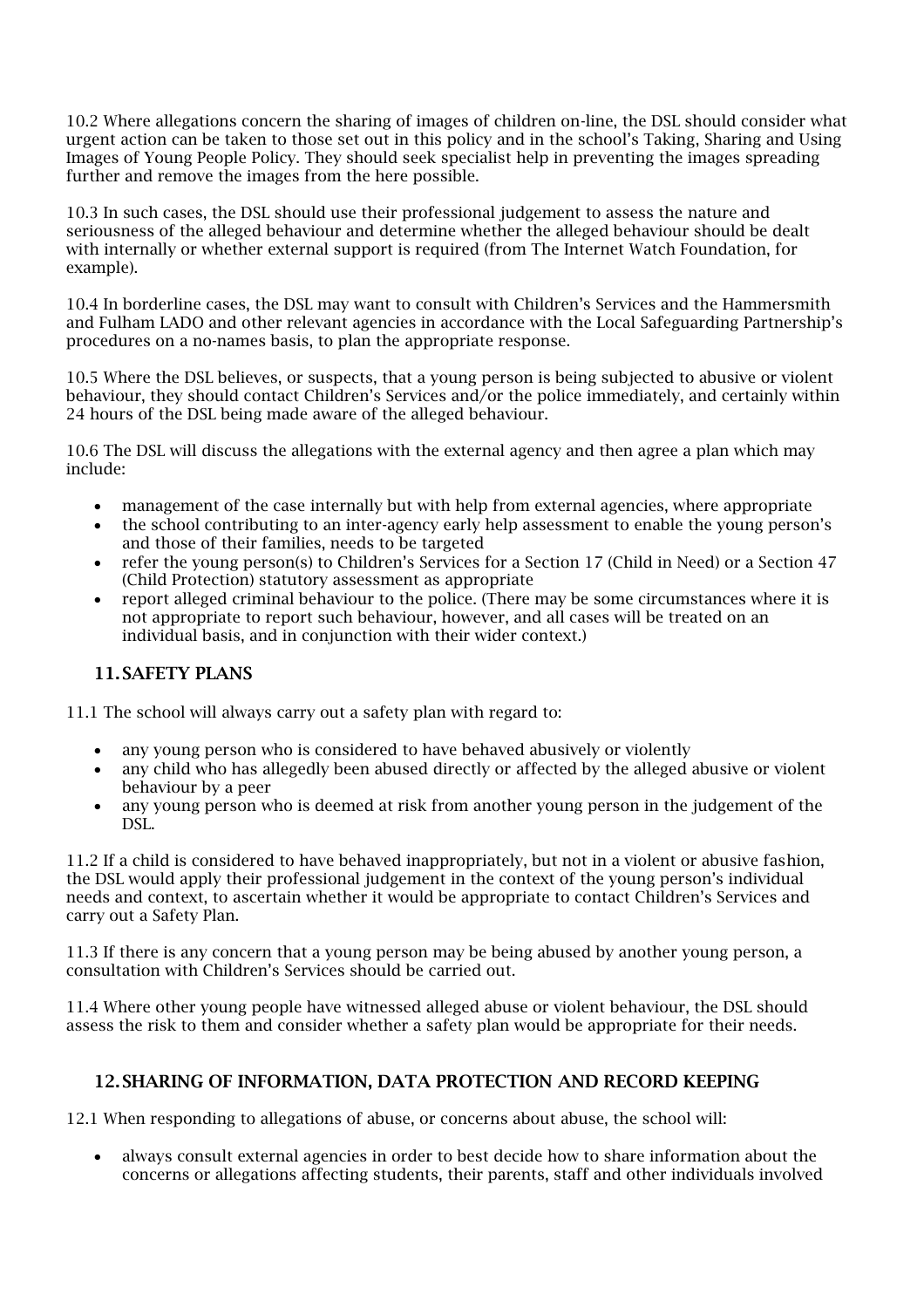- record all necessary information for all the participating agencies and respond to the concerns or allegations within a safeguarding context
- a record of the legal purpose for sharing the information with any third party, including external agencies, is kept in the data protection audit.
- ensure that the third party has agreed to handle the information securely and only use it for the agreed legal purpose.
- consult, and act in accordance with, its safeguarding and data protection duties, including those set out in *Working Together to Safeguard Children (July 2018*) and *HM Government Advice on Information Sharing (July 2018).*

12.2 We recognise that this will contain sensitive personal data and will be treated accordingly as per our Staff Data protection Policy and Privacy Notices.

## 13.DISCIPLINARY ACTION

13.1 The school may want to consider disciplinary action for any young person involved in child-onchild abuse; however, if there are police proceedings underway, or they are pending, it is crucial that the school works in partnership with the police and/or Children's Services.

- 13.2 Even if external agencies are not involved, the school may still need to consider sanctions in order to ensure positive behaviour in the future. This may include the young person taking responsibility for their actions and realising the gravity of them, thus demonstrating to other students that child-on-child abuse will never be tolerated.
- 13.3 Before deciding on any action, the school will always consider its duty to safeguard all young people in its care.

13.3 It should also take into account the underlying reasons for any abusive behaviour and the severity, and the causes of any abuse suffered by a young person.

13.6 Expulsion will only be considered as a last resort and in cases where the safety and wellbeing of other students is at risk.

13.7 In the case of an expulsion, due care must be given when sharing information with a student's new school in order to allow students in the receiving school to be protected, as well as the leaving student.

13.8 However, disciplinary interventions rarely solve child-on-child abuse and so the school's first resort should be to wider actions and to what can be learned from such cases in the school's future planning and behavioural strategies to combat abuse.

## 14.HOW CAN A SCHOOL CONTINUE TO SEEK TO IMPROVE ITS APPROACH TO CONTEXTUAL SAFEGUARDING?

14.1 The school should continue to work to embed its approach to contextual safeguarding by involving the whole school community in its strategies and approach.

14.2 It should regularly review its practices by asking such questions as:

- what protective factors and influences exist in school to prevent child-on-child abuse and how can we strengthen and highlight them?
- does the school's physical environment and the students' journeys to and from school contribute to this abuse and how can we mitigate this risk?
- how can the school mitigate the risk posed by the online environment and encourage a positive and safe use of digital technology?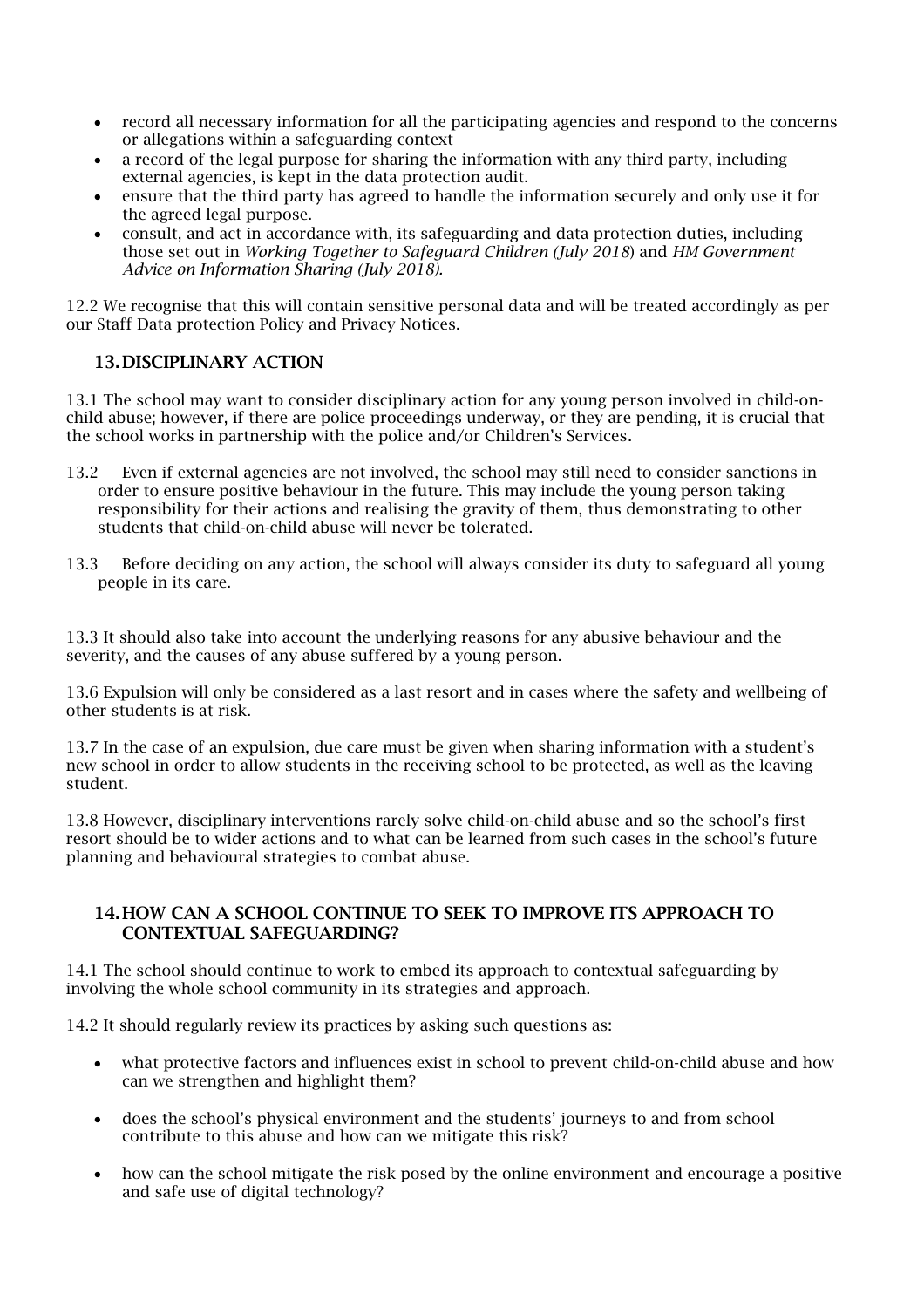- do wider gender norms, equality issues and/or societal issues contribute to the abuse?
- what was the relationship between the abuse and the cultural norms between staff and students and how can these be evaluated and addressed in the future?
- does the abuse indicate a lack of staff training in particular areas and how can these needs be met?
- how have similar cases been handled in the past? What effect have they had, and what has been learned from them?
- are distinct patterns and trends emerging from the way in which the school handles these cases which can then be fed into future staff training?
- are these issues occurring in other local schools and is there the need for a multi-agency response to them?
- what has the school learned from past cases which can be addressed via the PSHE/RSE curriculum, and should it be improving its provision in terms of education in matters of consent, respect, equality, avoiding victim-blaming narratives, etc?
- are there lessons to be learned from the way in which the school engages with parents concerning child-on-child abuse cases?
- have certain types of young people been highlighted by cases of abuse and should the school be working with them to build confidence and teaching them how to identify and manage childon-child abuse?
- should the school have intervened earlier and in a different manner?
- has the pupil voice been heard with regard to developing an on-going strategy to avert child-onchild abuse?

14.3 Answering these questions feeds into the school's child-on-child abuse action plan which will be reviewed regularly.

14.4 The school will work with the local agencies (where necessary) to deliver on this plan as part of its wider approach to contextual safeguarding.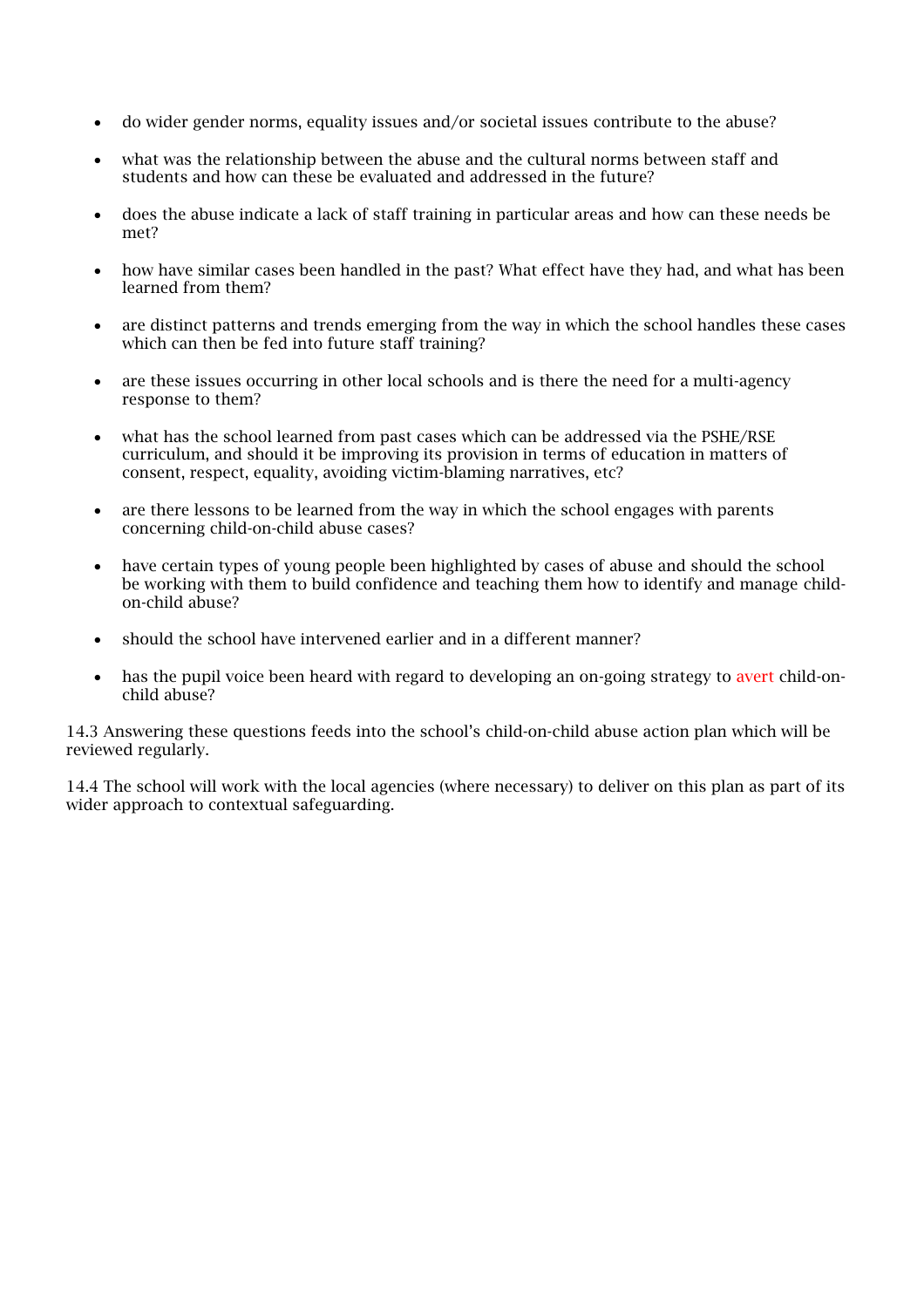#### APPENDIX 1: DEFINITION OF SEXUAL VIOLENCE

#### From Consultation document *Sexual violence and sexual harassment between children in schools and colleges: Proposed advice for governing bodies, proprietors, headteachers, principals, senior leadership teams and designated safeguarding leads (September 2021)*

It is important that schools and colleges are aware of sexual violence and the fact children can, and sometimes do, abuse their peers in this way. When referring to sexual violence in this advice, we do so in the context of child-on-child sexual violence.

For the purpose of this advice, when referring to sexual violence we are referring to sexual offences under the Sexual Offences Act 2003 [\(here\)](https://www.legislation.gov.uk/) as described below:

Rape: A person (A) commits an offence of rape if: he intentionally penetrates the vagina, anus or mouth of another person (B) with his penis, B does not consent to the penetration and A does not reasonably believe that B consents.

Assault by Penetration: A person (A) commits an offence if: s/he intentionally penetrates the vagina or anus of another person (B) with a part of her/his body or anything else, the penetration is sexual, B does not consent to the penetration and A does not reasonably believe that B consents.

Sexual Assault: A person (A) commits an offence of sexual assault if: s/he intentionally touches another person (B), the touching is sexual, B does not consent to the touching and A does not reasonably believe that B consents.

What is consent? Consent is about having the freedom and capacity to choose. Consent to sexual activity may be given to one sort of sexual activity but not another, e.g.to vaginal but not anal sex or penetration with conditions, such as wearing a condom. Consent can be withdrawn at any time during sexual activity and each time activity occurs. Someone consents to vaginal, anal or oral penetration only if s/he agrees by choice to that penetration and has the freedom and capacity to make that choice.

- a child under the age of 13 can never consent to any sexual activity;
- the age of consent is 16;
- sexual intercourse without consent is rape.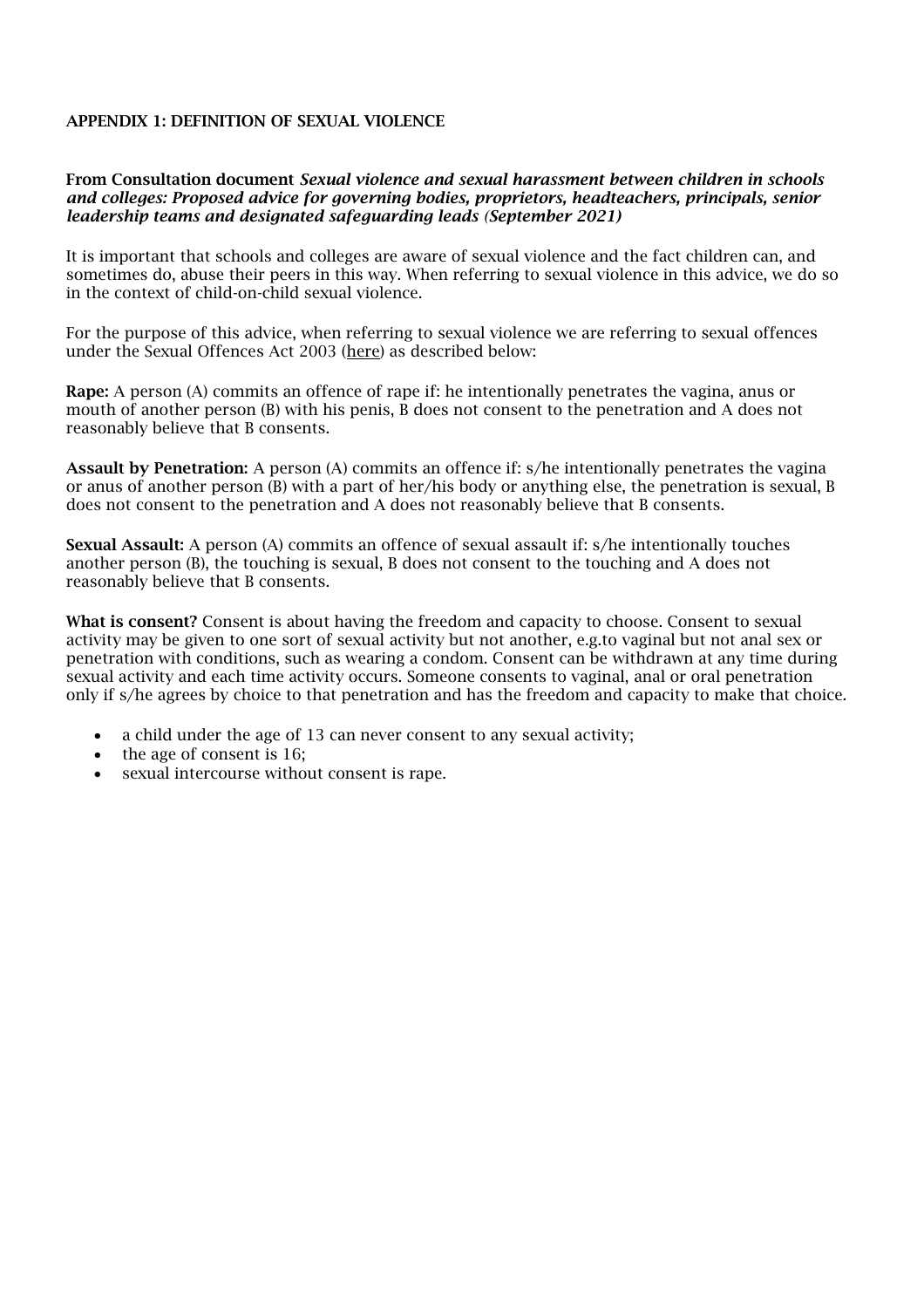## APPENDIX 2: SUPPORT SERVICES

#### From Consultation document *Sexual violence and sexual harassment between children in schools and colleges: Proposed advice for governing bodies, proprietors, headteachers, principals, senior leadership teams and designated safeguarding leads (September 2021)* Specialist Organisations

- Barnardo's UK charity caring for and supporting some of the most vulnerable children and young people through their range of services.
- Lucy Faithfull Foundation UK-wide child protection charity dedicated to preventing child sexual abuse. They work with families affected by sexual abuse and also run the confidential Stop it Now! Helpline.
- Marie Collins Foundation Charity that, amongst other things, works directly with children, young people, and families to enable their recovery following sexual abuse
- NSPCC Children's charity specialising in child protection with statutory powers enabling them to take action and safeguard children at risk of abuse.
- Rape Crisis National charity and the umbrella body for their network of independent member Rape Crisis Centres.
- UK Safer Internet Centre Provides advice and support to children, young people, parents, carers and schools about staying safe online.

### Support for Victims

- Anti-Bullying Alliance Detailed information for anyone being bullied, along with advice for parents and schools. Signposts to various helplines and websites for further support.
- Rape Crisis Provide and signpost to a range of services to support people who have experience rape, child abuse or any kind of sexual violence.
- The Survivors Trust- UK-wide national umbrella agency with resources and support dedicated to survivors of rape, sexual violence and child sex abuse.
- Victim Support Supporting children and young people who have been affected by crime. Also provides support to parents and professionals who work with children and young people – regardless of whether a crime has been reported or how long ago it was.

#### **Toolkits**

- ask AVA The Ask AVA prevention platform has been created to support education practitioners across the UK to develop and deliver a comprehensive programme to stop Violence Against Women and Girls.
- Brook's Sexual Behaviours Traffic Light Tool A tool which uses a traffic light system to categorise, identify and respond to young people's sexual behaviour
- Lucy Faithful Foundation HSB Behaviour Toolkit provides support, advice and information on how to prevent it, links to organisations and helplines, resources about HSB by children, internet safety, sexual development and preventing child sexual abuse.
- NSPCC Online Self-assessment tool to ensure organisations are doing everything they can to safeguard children.
- NSPCC Resources which help adults respond to children disclosing abuse.
- Safeguarding Unit, Farrer and Co. and Carlene Firmin, MBE, University of Bedfordshire Childon-Child Abuse toolkit provides practical guidance for schools on how to prevent, identify early and respond appropriately to child-on-child abuse.

#### Confidential Support for parents/carers

- CEOP Thinkuknow advice for parents: Advice/resources on how to approach and deal with concerns about what children may be doing online
- Challenging harmful sexual attitudes and their impact On the Thinkuknow site, this resource helps challenge harmful sexual attitudes
- Supporting positive sexual behaviour On the Thinkuknow site, advice on how to start a conversation to support positive sexual behaviour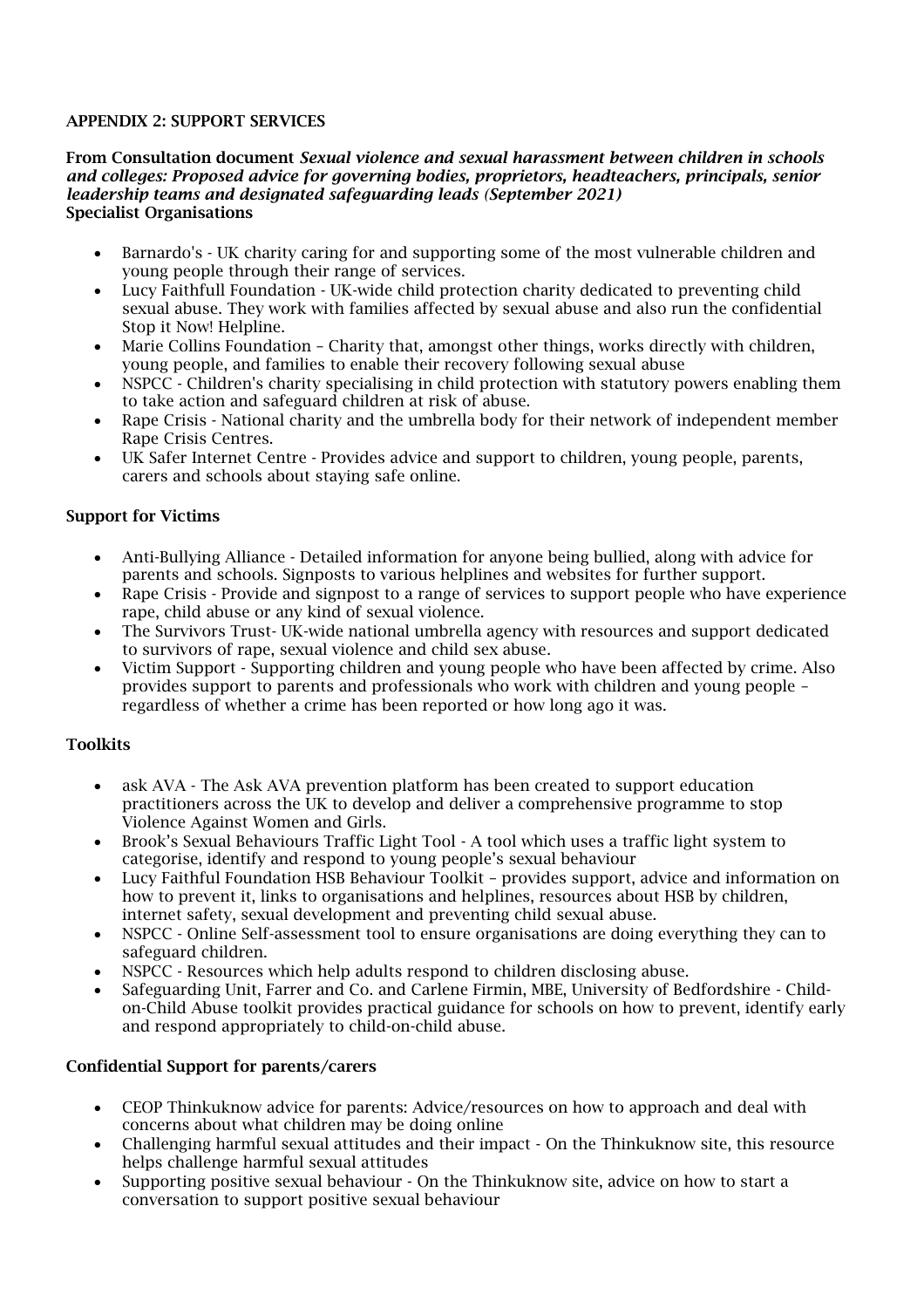- Childnet: Advice for parents and carers to keep children safe online Advice and resources to help parents and carers keep children safe online.
- How Can I Help My Child? Marie Collins Foundation Sexual Abuse Online
- Parentsafe London Grid for Learning Detailed advice/resources covering various issues such as online safety, apps, and how to report concerns.
- Parentzone Provides expert information and resources to help make the internet work for families.